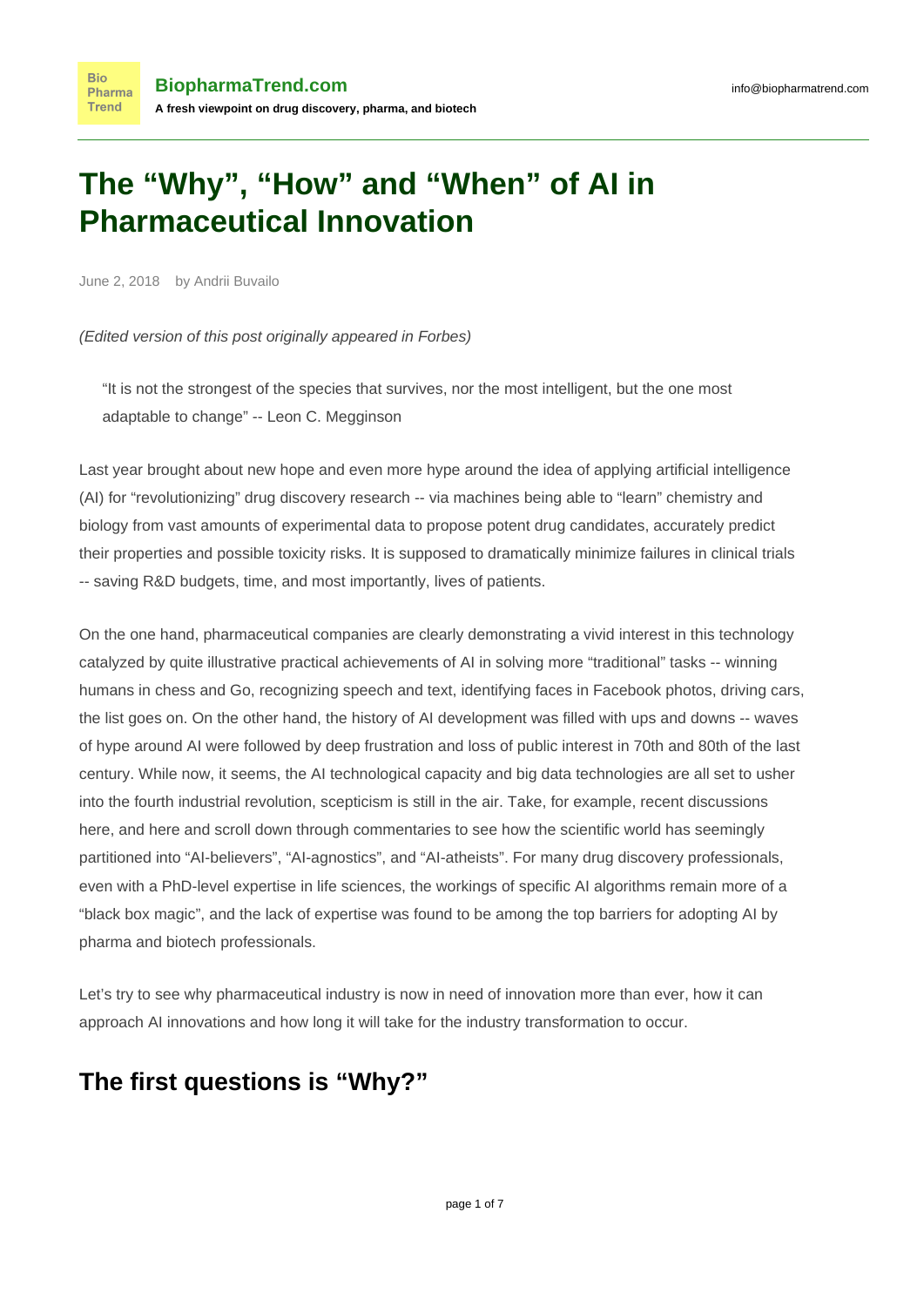Recently, I came across a relatively simple yet persuasive financial analysis of why pharma industry is in the state of crisis -- and even more than that -- on the brink of a terminal decline. Omitting mathematics behind the scenes, it boils down to a quite natural effect: the more industry improves the standard of care, the more difficult and costly it becomes to improve any further, so pharma organizations end up putting more and more efforts to innovate (R&D cost), to just get diminishing incremental benefits and added value for patients, which results in diminishing overall return on investments (aka "law of diminishing returns"). In other words, all "low-hanging and most profitable fruits" are always taken first, and then it becomes harder and harder to keep pace with improvement.

In the same time, R&D budgets at biopharma companies are usually proportional to revenues. When revenues contract, less money become available for investing back into R&D, leading to even smaller chances of improvement in future with further decline in revenues, etc. -- and so it is a vicious circle, a pharma's (allegedly) "broken" business model.

The only way out in this situation is the industry's transformation towards more efficient and less costly innovation models, or even completely new R&D processes in place. Already now, "classical" pharma companies, which has been relying on small molecule drug discovery for decades, are increasingly diversifying product pipelines by introducing biological solutions, such as biologics drugs, cell and gene therapies, tissue engineering and regenerative medicine.

Here is, however, another opportunity for "classical" small molecule pharma to sustain in the challenging economic landscape -- make R&D more productive and less costly -- through adoption of advanced automation and analytics processes powered by various AI-driven algorithms.

### **The next question is "How"?**

The adoption of AI-powered technologies by pharmaceutical companies is challenging mainly due to a talent gap -- a scarce number of research and business professionals with deep technical understanding of both drug discovery foundations and AI-development/implementation skills.

Another challenge is the nature of AI-driven innovation. For instance, when a pharma company comes across a new promising drug target, or a new family of small molecules, those can be fit into the existing R&D workflow, so it is sort of "incremental innovation". In contrast, AI adoption implies that the very existing R&D and business processes have to be re-designed and automated somehow to harness a synergistic value out of machine learning, big data and high-performance computing infrastructures. It is supposed to be a big-scale organizational transformation. But the truth is, pharma companies are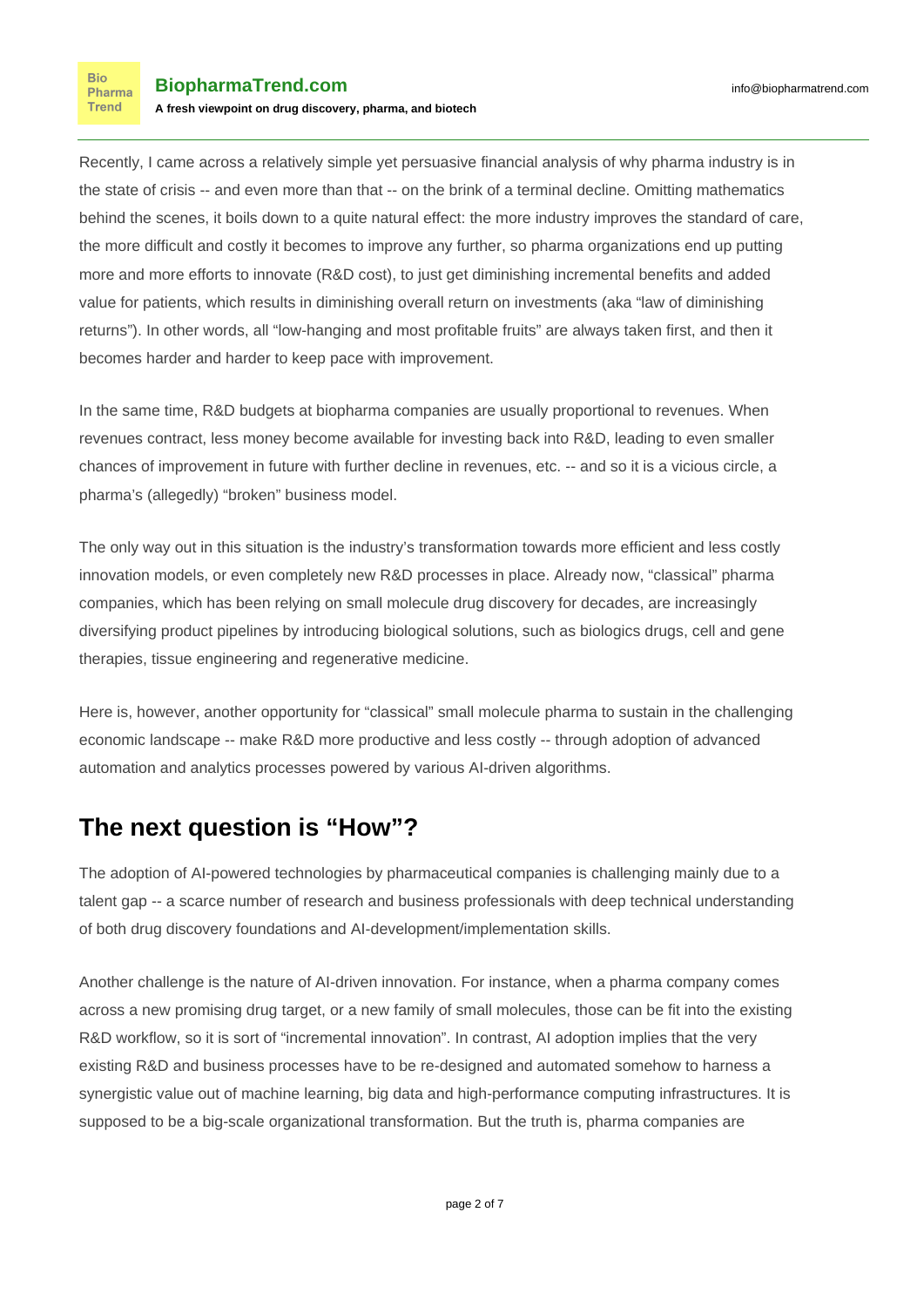notoriously conservative about their business and research methodologies.

In order to overcome the above challenges, pharmaceutical companies has a lot to learn from technology giants, like Google, Intel, Amazon etc, well known for their flexibility of innovation models.

Below are several tactics of approaching AI-driven innovations for drug discovery:

#### **Drug candidate-as-a-service**

**Bio** Pharma Trend

A popular R&D outsourcing model includes a collaboration between pharma companies providing certain research data and knowledge (for example, about biological targets), with AI-driven drug discovery startups building up models on top of that knowledge. In the case of any successful drug candidates emerging out of such collaborations, pharma companies license or own those -- depending on the terms of the agreement. In my recent [blog post](https://www.biopharmatrend.com/post/34-biopharmas-hunt-for-artificial-intelligence-who-does-what/) I reviewed some of the key examples of "pharma-AI" collaborations of this kind.

With all the benefits of such business model -- flexibility, cost effectiveness and fast excess to external expertise -- comes certain downsides. For instance, the need to let a third party into the most "intimate" part of the whole drug discovery and development process -- generation of candidate molecules. It is selecting the right partners which becomes the top priority in this case.

#### **Developing internal AI-capabilities**

A harder way to go about AI adoption for drug discovery is to try and develop internal expertise and infrastructure for applying AI-algorithms and automation processes. One bold example is GSK's [Insilico](https://www.fiercebiotech.com/medtech/gsk-taps-baltimore-s-insilico-for-ai-based-drug-discovery) [Unit](https://www.fiercebiotech.com/medtech/gsk-taps-baltimore-s-insilico-for-ai-based-drug-discovery) -- a research venture organized to explore the potential use cases of AI in GSK's drug discovery programs and build up internal expertise. Insilico Unit has been also active in collaborating with external AI-experts, including Exscientia and Insilico Medicine.

Importantly, some public cloud service providers are increasingly improving AI/ML capabilities available [as a service](https://www.forbes.com/sites/janakirammsv/2018/02/22/the-rise-of-artificial-intelligence-as-a-service-in-the-public-cloud/2/#a953e8a7b0ed), thereby eliminating the need for deploying and implementing the entire AI stack from scratch. Such services are available at [different levels of abstraction](https://medium.com/clouddon/modern-ai-stack-ai-service-consumption-models-f9957dce7b25) enabling pharma companies to use them to underpin internal expertise with "ready-to-use" machine learning capabilities.

#### **AI intrapreneurship**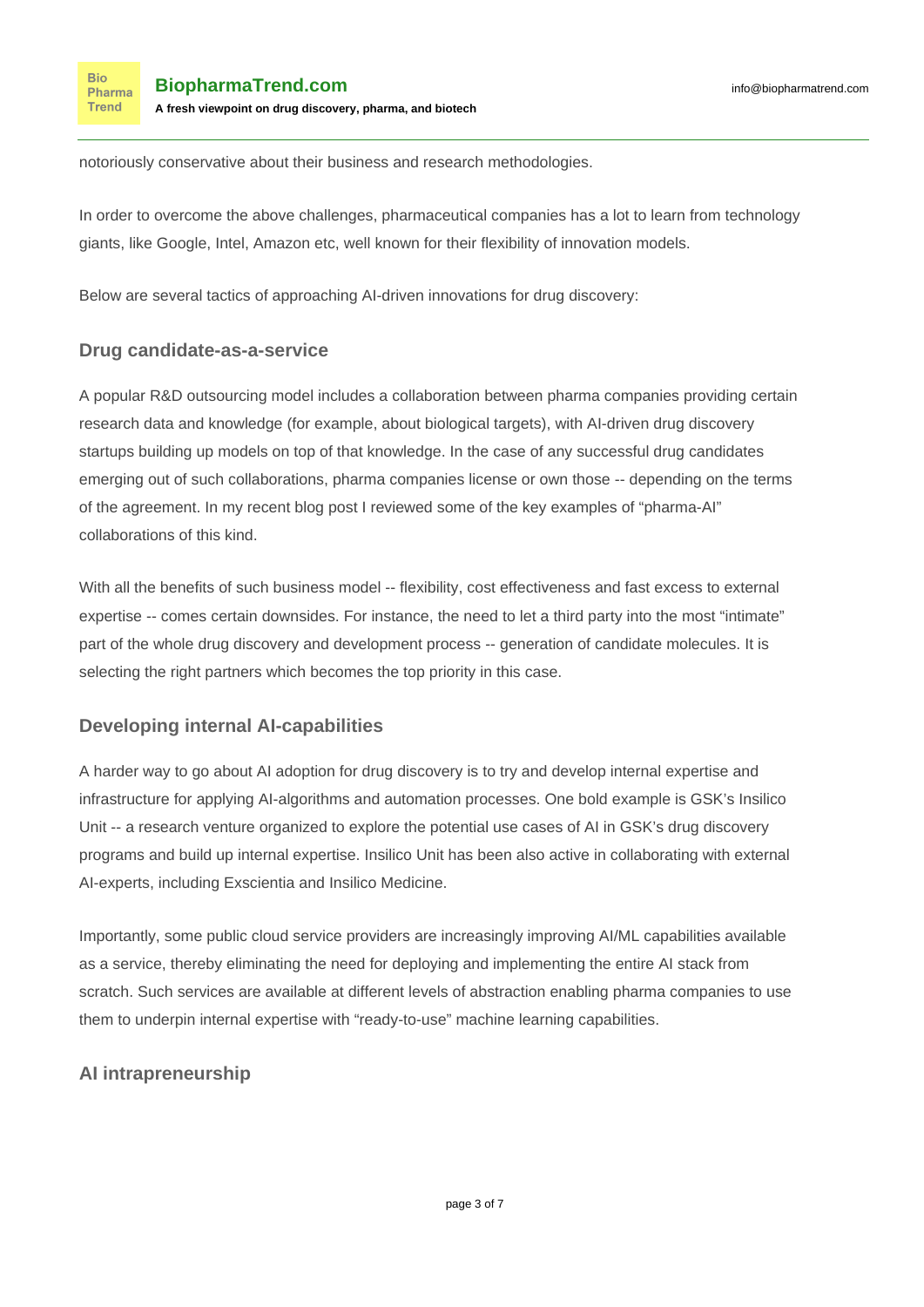**Bio** Pharma **Trend** 

Such companies as Google and Intel are well known for effectively maintaining [intrapreneurship culture,](https://www.forbes.com/sites/georgedeeb/2016/02/18/big-companies-must-embrace-intrapreneurship-to-survive/#2add63d348ab) which allows them to constantly innovate and launch new products. Did you know that Gmail was "born" this way?

Essentially, it is all about providing employees with some freedom of creativity and granting them some internal resources for their initiative projects, preferably, without too much bureaucratic hurdles. This approach seems to be a viable strategy of adopting AI innovations for internal drug discovery and development use cases, while .

#### **Business-academia partnerships**

Academic research is a [driving force](https://www.timeshighereducation.com/data-bites/which-countries-and-universities-are-leading-ai-research#survey-answer) of AI innovations and development of new use cases for practical applications. In the same time, a great number of drugs on the market have roots in academic research labs, meaning, that pharma leaders are quite used to betting on research achievements of their academic colleagues. Industry-academia partnerships to identify new biological targets or promising new lead compounds will be [growing](https://www.biopharmatrend.com/post/30-pharma-rd-outsourcing-is-on-the-rise/) even further in the context of AI capabilities exploration.

It should be noted, that pharma companies partnering with academia to flair R&D is not the only scenario, AI-driven drug discovery startups are catching up as well. One vivid example is Atomwise which has been actively building relationships with academics through providing its Artificial Intelligence Molecular Screen (AIMS) Award. A hundred scientists have been awarded last year and a new round of awards is [already](https://www.prnewswire.com/news-releases/atomwise-expands-its-groundbreaking-artificial-intelligence-screening-program-to-support-academic-projects-worldwide-300658010.html) [announced](https://www.prnewswire.com/news-releases/atomwise-expands-its-groundbreaking-artificial-intelligence-screening-program-to-support-academic-projects-worldwide-300658010.html) for the next term.

#### **Open science projects, R&D challenges**

Organizing [open science projects](https://www.ncbi.nlm.nih.gov/pmc/articles/PMC5369032/) and open challenges is a valuable tactics to go about AI adoption (and evaluation) for drug discovery needs in baby steps -- without too much financial risks and responsibilities involved. One such example is [QuickFire Challenges](https://jlabs.jnjinnovation.com/quickfire-challenges) by Johnson & Johnson Innovation.

Whatever model is preferred for AI adoption by pharmaceutical organizations, it should remain clear that integration of AI into drug discovery processes is not as much an IT challenge, as it is an R&D challenge. Therefore, the progress can only be achieved by adjusting R&D budgets accordingly, and creating strong interdisciplinary teams of both drug discovery and AI scientists working together. Just throwing some additional bucks at IT departments to have another "company informatization project" is a false approach.

# **Finally, there is a question "When?"**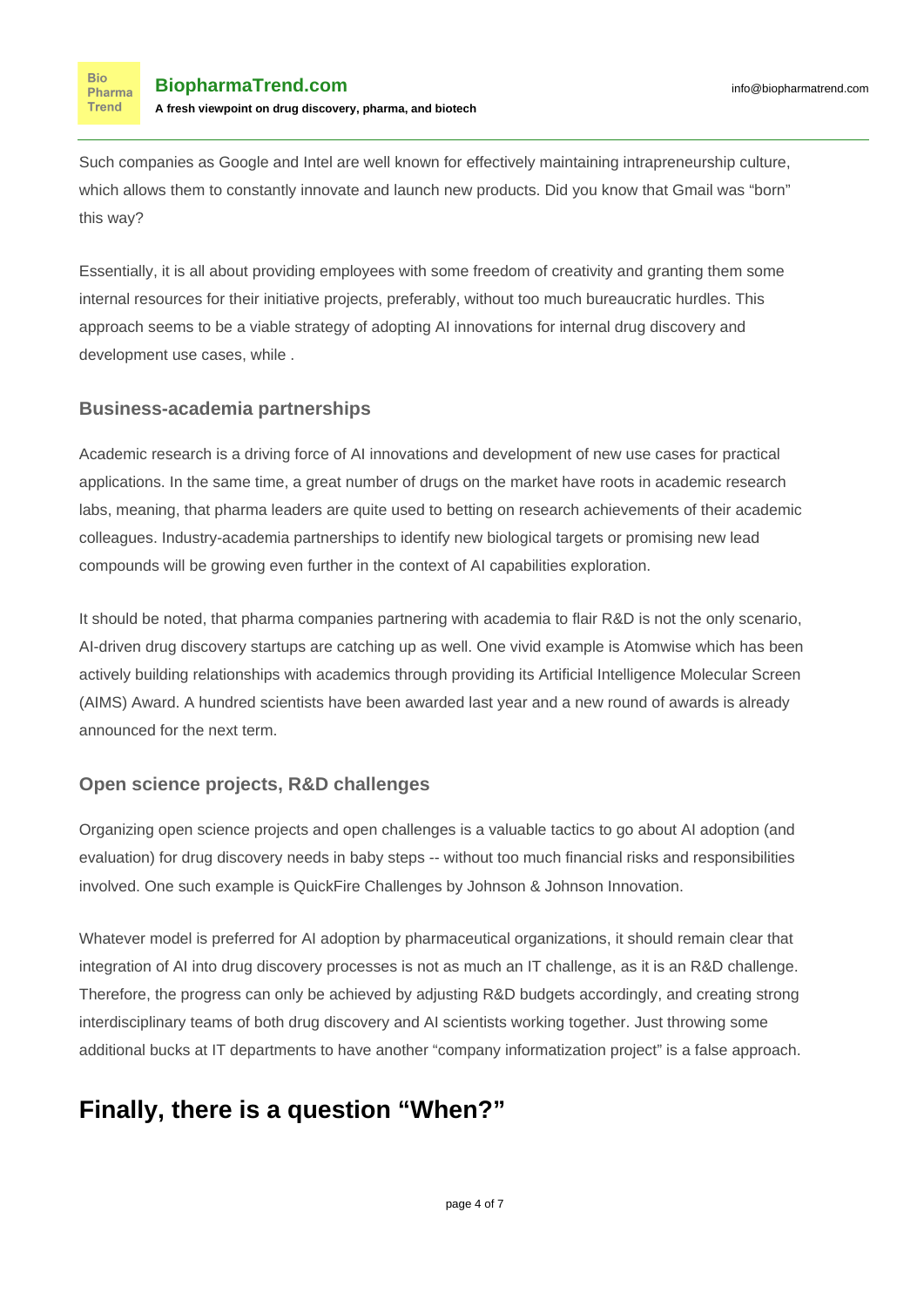Indeed, time matters, and the important question for investors and business decision makers is how long it will take for AI in pharmaceutical research to bring desirable return on investments? It is tempting to succumb to overly optimistic expectations -- for instance, after playing with some of the commercially and publicly available tools by Apple (Siri, a personal assistant), Google (Ok, Google feature, Google assistant), etc -- something that was unimaginable in 1970th or 1980th. Clearly, AI has made remarkable progress in the areas of image and video processing, patterns recognition, dealing with natural language, game playing etc.

However, things are fundamentally different (and less optimistic) when it comes to drug discovery, and here is why.

First, the concept validation in pharmaceutical R&D is slow, compared to "pure play" applications. Indeed, when Facebook tags your photo using in-built AI, you can check immediately whether the result is correct or not, thereby notifying the system and making it learn and update models. When AI suggests a new molecule as a potential drug candidate, it might take months and years to prove it efficient (or non-efficient) in a lab and in clinical trials, there is a complex and lengthy learning loop. It slows down the progress in applying AI for this kind of tasks.

Moreover, there is an "innovation versus implementation" gap, which was nicely described in a recent [Forbes post](https://www.forbes.com/sites/davidshaywitz/2017/12/10/winning-health-tech-entrepreneurs-will-focus-on-implementation-not-fetishize-invention/#673bf9743c20) by David Shaywitz -- "Winning Health Tech Entrepreneurs Will Focus On Implementation, Not Fetishize Invention". Basically, a lot of us think of innovation in technology as revelation, which immediately transforms the way of thinking and acting -- which is wrong. While some startling inventions might be popping up in labs on monthly basis, it usually takes a considerable time for the industry to adopt new realms and change globally. Sometimes, decades.

This situation was discussed in details by James Bessen, in his [book](https://yalebooks.yale.edu/book/9780300195668/learning-doing) Learning By Doing. He outlines some of the biggest hurdles to technology implantation at scale as following:

A lot of people in different roles will need time to acquire new specialized knowledge, skills, and know-how. Business and research leaders will not get serious about AI until they understand what it is and how to use it.

There is a need for adjusting technology itself for becoming user-friendly and applicable to different use cases. For example, specialized machine learning services and tools has to emerge and become mainstream in drug discovery to become widely adopted.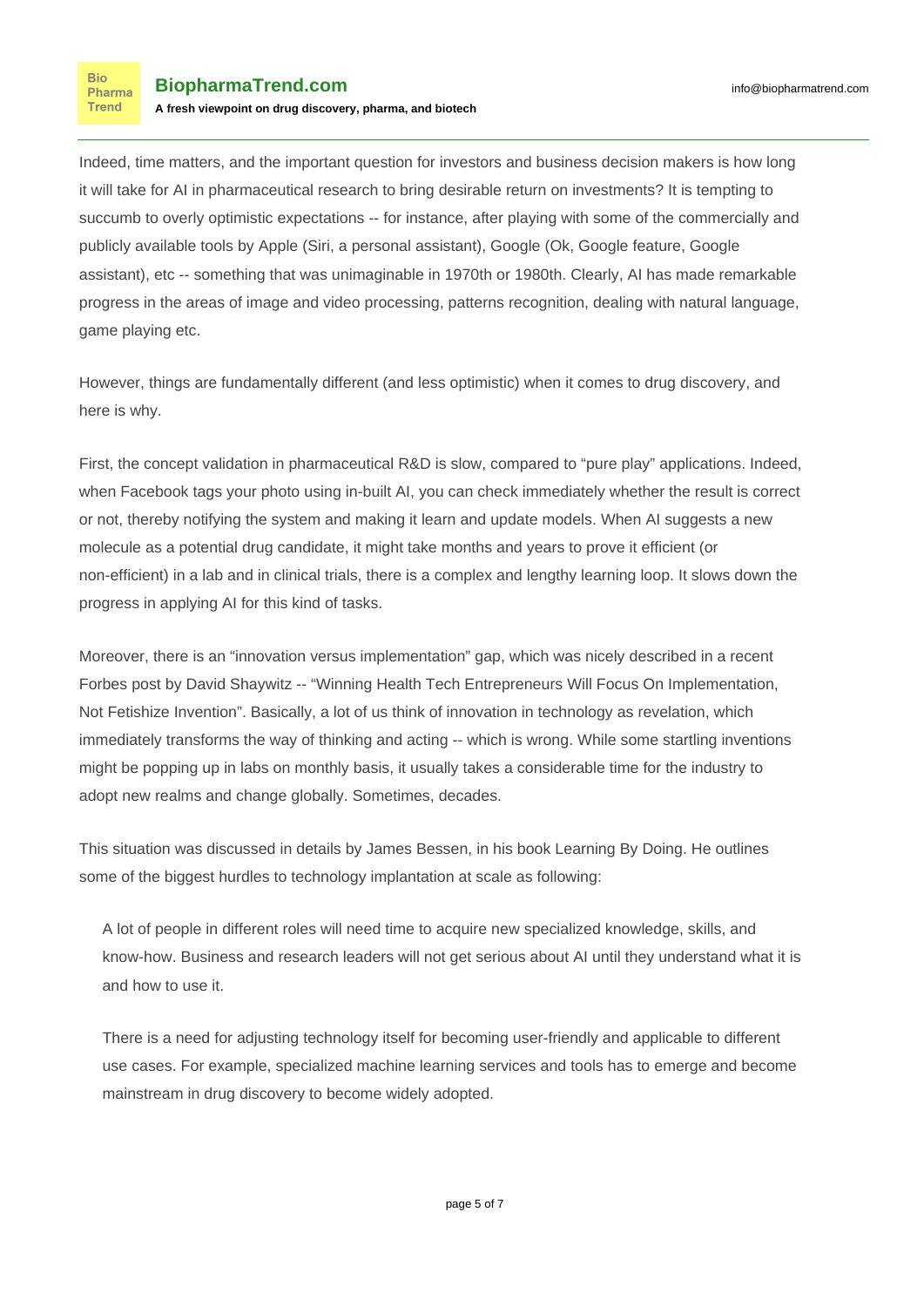**Bio** Pharma Trend

Business leaders need time to understand the use cases, and how to adopt new technologies in their wroldflows and workplaces.

Time will be needed for new training institutions and new labor markets to emerge and provide the necessary amount of skilled workforce.

In the bottom line, the context of recent AI breakthroughs in different areas provides hope for drug discovery and healthcare as well. However, the timeline for harnessing this value is misunderstood by a lot of hype-generating media and therefore distorts real situation. I think we are talking about at least a 5-10 year period for the drug discovery industry transformation to occur, rather than immediate "disruption".

Some specific machine learning tools and AI-applications will, however, be [widely adopted](https://www.forbes.com/sites/jasonbloomberg/2017/07/02/is-ibm-watson-a-joke/#2cf2f340da20) by drug discovery community in a shorter timelines -- to reduce more routine, time-consuming and resource-intensive tasks.

## **Key takeaways**

Emerging AI-driven startups have to focus on implementation strategy and popularization of practical use cases addressing specific drug discovery challenges. stop "fetishizing" innovation.

Implementation of AI into drug discovery process is not an IT challenge as much as it is an R&D challenge. And the budgetary spends should be considered from this standpoint.

The idea that AI will only be efficient when combined with human expertise have to become central in any collaboration project. AI is not a magic bullet by itself, it is an augmenting instrument to complement human creativity -- at least for now..

While certain AI-driven tools are already becoming valuable for different drug discovery applications, the ultimate goal is to have the whole AI-driven integral processes connecting the dots between all the stages of drug discovery and development process. It will take at least 5-10 years to happen.

Those pharmaceutical companies who start early with AI adoption will be able to develop strategic advantage over time, and harness value beyond savings.